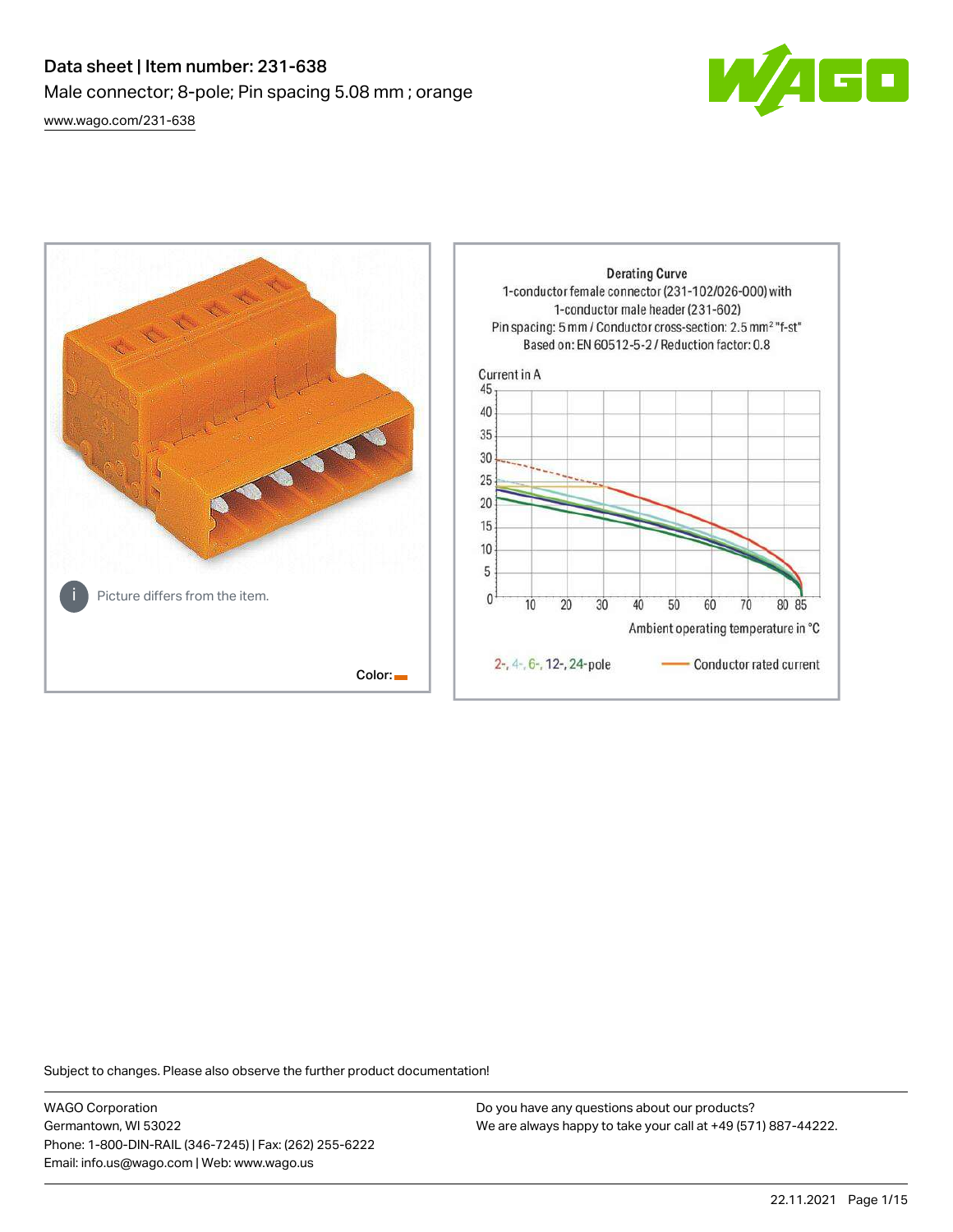



```
L = (pole no. -1) x pin spacing +8.2 mm
```
 $L_1 = L - 1.7$  mm

```
L_2 = L - 1.2 mm
```
## Item description

- $\blacksquare$ Universal connection for all conductor types
- Easy cable pre-assembly and on-unit wiring via vertical and horizontal CAGE CLAMP<sup>®</sup> actuation  $\blacksquare$
- П For wire-to-wire and board-to-wire connections
- $\blacksquare$ Versions available with snap-in mounting feet or flanges for panel or through-panel mounting

Subject to changes. Please also observe the further product documentation!

WAGO Corporation Germantown, WI 53022 Phone: 1-800-DIN-RAIL (346-7245) | Fax: (262) 255-6222 Email: info.us@wago.com | Web: www.wago.us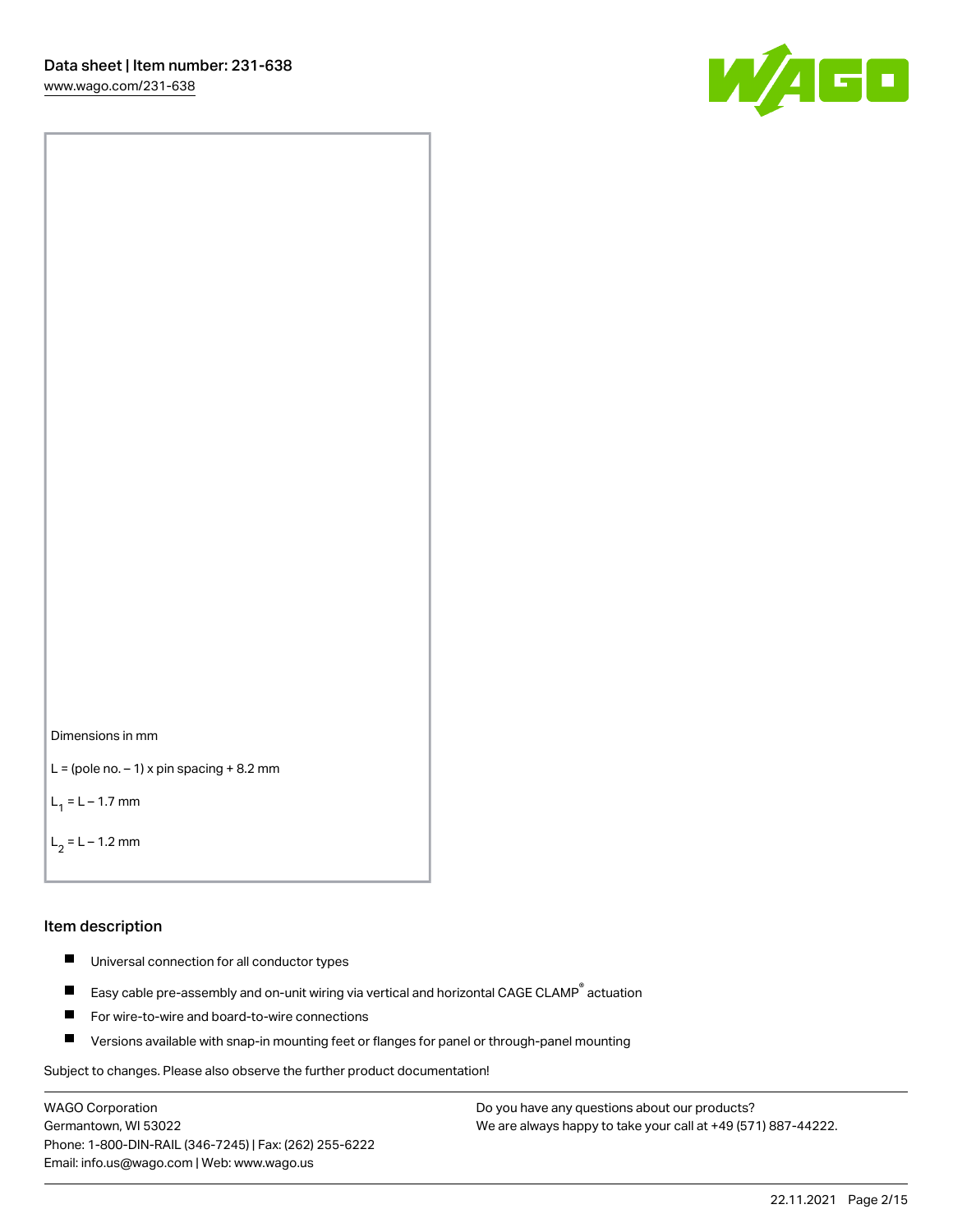$\blacksquare$ With coding fingers



## Data Notes

| Safety information 1 | The MCS-MULTI CONNECTION SYSTEM includes connectors<br>without breaking capacity in accordance with DIN EN 61984. When<br>used as intended, these connectors must not be connected<br>/disconnected when live or under load. The circuit design should<br>ensure header pins, which can be touched, are not live when<br>unmated. |
|----------------------|-----------------------------------------------------------------------------------------------------------------------------------------------------------------------------------------------------------------------------------------------------------------------------------------------------------------------------------|
| Variants:            | Other pole numbers<br>Gold-plated or partially gold-plated contact surfaces<br>Other versions (or variants) can be requested from WAGO Sales or<br>configured at https://configurator.wago.com/                                                                                                                                   |

# Electrical data

# IEC Approvals

| Ratings per                 | IEC/EN 60664-1                                                       |
|-----------------------------|----------------------------------------------------------------------|
| Rated voltage (III / 3)     | 320 V                                                                |
| Rated surge voltage (III/3) | 4 <sub>kV</sub>                                                      |
| Rated voltage (III/2)       | 320 V                                                                |
| Rated surge voltage (III/2) | 4 <sub>k</sub> V                                                     |
| Nominal voltage (II/2)      | 630 V                                                                |
| Rated surge voltage (II/2)  | 4 <sub>k</sub> V                                                     |
| Rated current               | 12A                                                                  |
| Legend (ratings)            | (III / 2) $\triangleq$ Overvoltage category III / Pollution degree 2 |

# UL Approvals

| Approvals per                  | UL 1059 |
|--------------------------------|---------|
| Rated voltage UL (Use Group B) | 300 V   |
| Rated current UL (Use Group B) | 15 A    |
| Rated voltage UL (Use Group D) | 300 V   |
| Rated current UL (Use Group D) | 10 A    |

# Ratings per UL

| Rated voltage UL 1977 | 600 V |
|-----------------------|-------|
| Rated current UL 1977 | 15 A  |

| WAGO Corporation                                       | Do you have any questions about our products?                 |
|--------------------------------------------------------|---------------------------------------------------------------|
| Germantown, WI 53022                                   | We are always happy to take your call at +49 (571) 887-44222. |
| Phone: 1-800-DIN-RAIL (346-7245)   Fax: (262) 255-6222 |                                                               |
| Email: info.us@wago.com   Web: www.wago.us             |                                                               |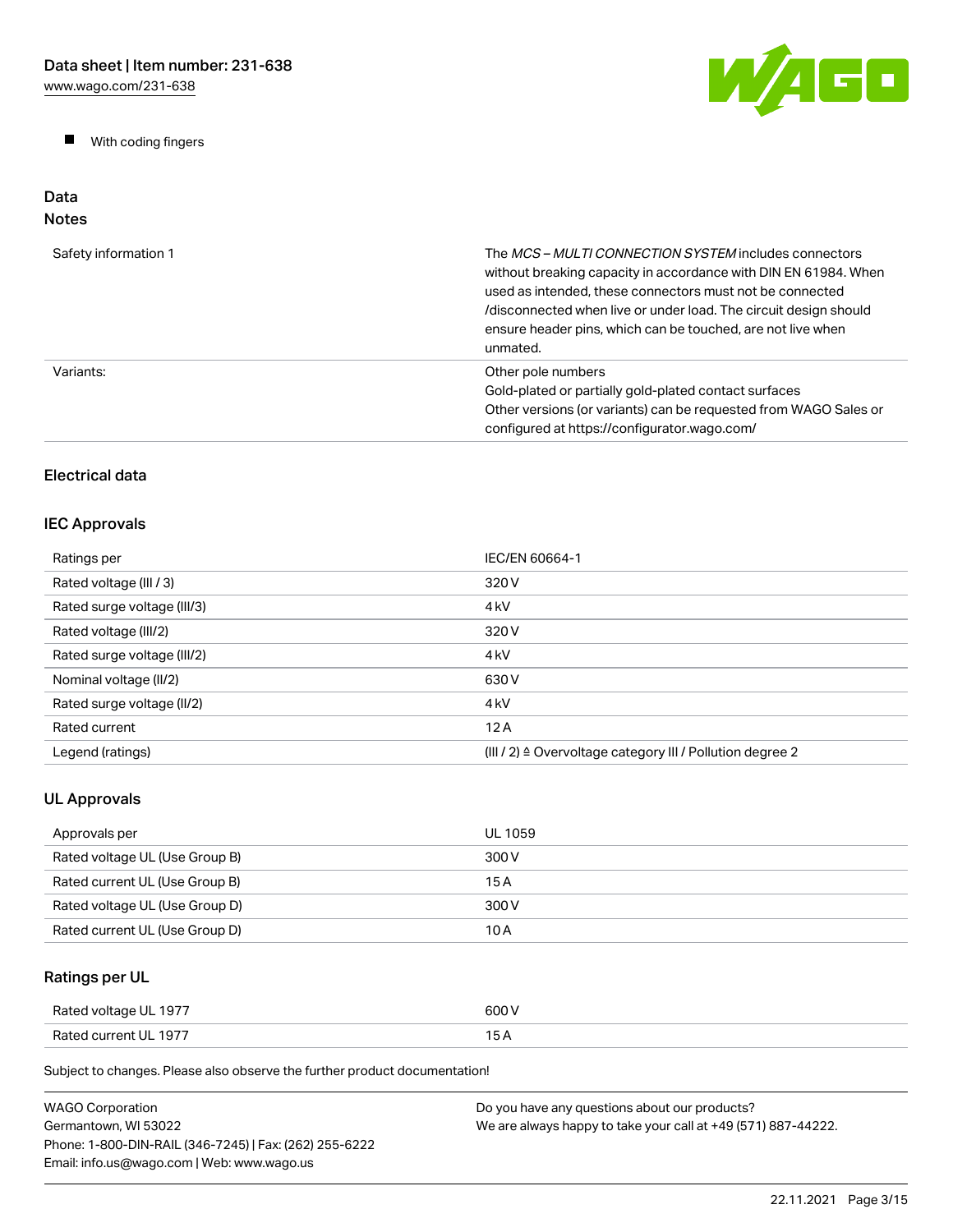

# CSA Approvals

| Approvals per                   | CSA   |
|---------------------------------|-------|
| Rated voltage CSA (Use Group B) | 300 V |
| Rated current CSA (Use Group B) | 15 A  |
| Rated voltage CSA (Use Group D) | 300 V |
| Rated current CSA (Use Group D) | 10 A  |

# Connection data

| Total number of connection points | o |
|-----------------------------------|---|
| Total number of potentials        |   |
| Number of connection types        |   |
| Number of levels                  |   |

## Connection 1

| Connection technology                             | CAGE CLAMP <sup>®</sup>                |
|---------------------------------------------------|----------------------------------------|
| Actuation type                                    | Operating tool                         |
| Solid conductor                                   | $0.082.5$ mm <sup>2</sup> / 28  12 AWG |
| Fine-stranded conductor                           | $0.082.5$ mm <sup>2</sup> / 28  12 AWG |
| Fine-stranded conductor; with insulated ferrule   | $0.251.5$ mm <sup>2</sup>              |
| Fine-stranded conductor; with uninsulated ferrule | $0.252.5$ mm <sup>2</sup>              |
| Strip length                                      | $89$ mm / 0.31  0.35 inch              |
| Number of poles                                   | 8                                      |
| Conductor entry direction to mating direction     | 0°                                     |

# Physical data

| Pin spacing | 5.08 mm / 0.2 inch    |
|-------------|-----------------------|
| Width       | 43.84 mm / 1.726 inch |
| Height      | 14.3 mm / 0.563 inch  |
| Depth       | 27.5 mm / 1.083 inch  |

# Plug-in connection

| Contact type (pluggable connector) | Male connector/plug |
|------------------------------------|---------------------|
| Connector (connection type)        | for conductor       |
| Mismating protection               | No                  |
| Locking of plug-in connection      | Without             |

| <b>WAGO Corporation</b>                                | Do you have any questions about our products?                 |
|--------------------------------------------------------|---------------------------------------------------------------|
| Germantown, WI 53022                                   | We are always happy to take your call at +49 (571) 887-44222. |
| Phone: 1-800-DIN-RAIL (346-7245)   Fax: (262) 255-6222 |                                                               |
| Email: info.us@wago.com   Web: www.wago.us             |                                                               |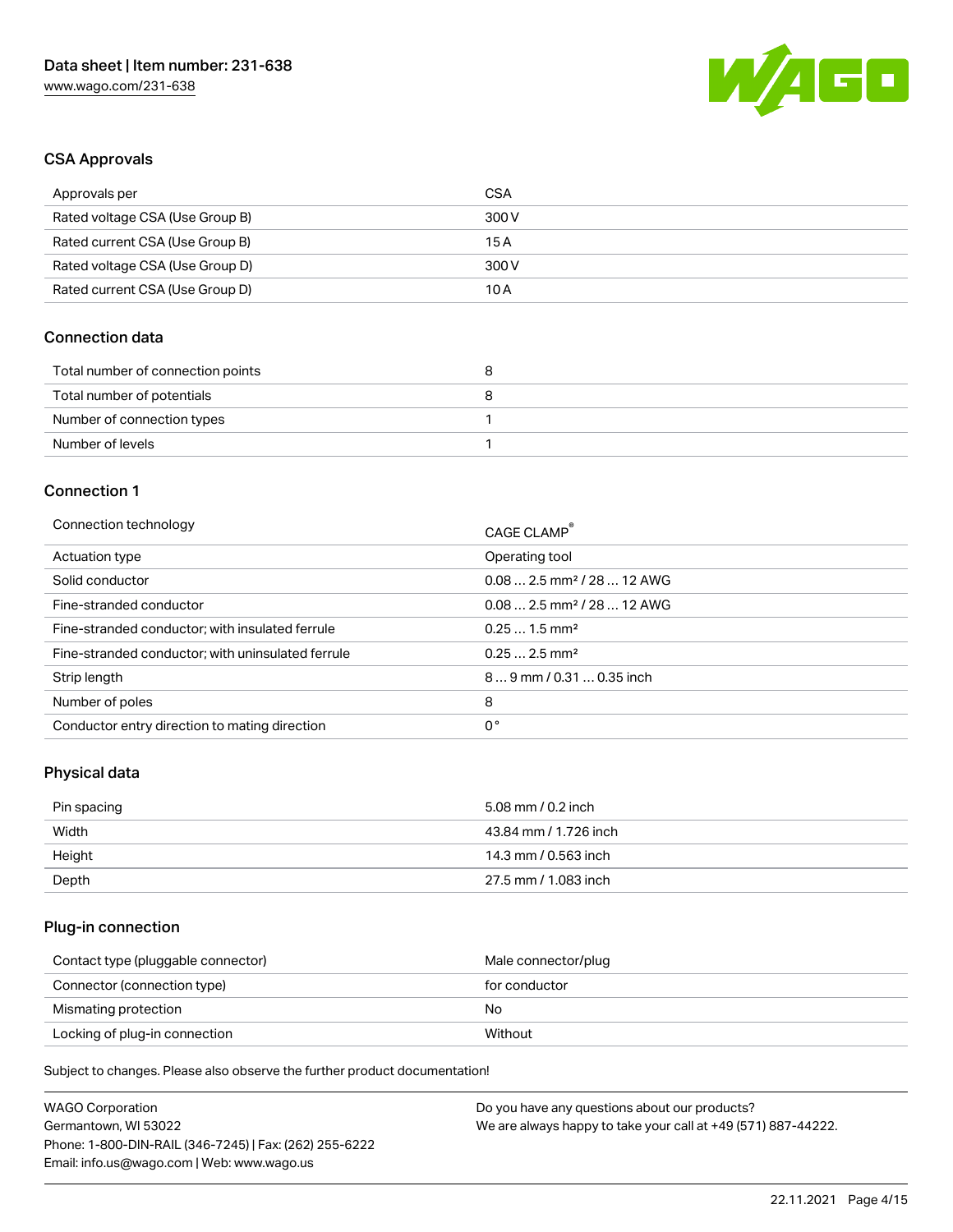

# Material data

| Color                       | orange                                |
|-----------------------------|---------------------------------------|
| Material group              |                                       |
| Insulation material         | Polyamide (PA66)                      |
| Flammability class per UL94 | V <sub>0</sub>                        |
| Clamping spring material    | Chrome nickel spring steel (CrNi)     |
| Contact material            | Electrolytic copper $(E_{\text{Cl}})$ |
| Contact plating             | tin-plated                            |
| Fire load                   | 0.207 MJ                              |
| Weight                      | 12.4g                                 |

# Environmental requirements

| Limit temperature range<br>. | +100 $^{\circ}$ C<br>-60 |  |
|------------------------------|--------------------------|--|
|------------------------------|--------------------------|--|

# Commercial data

| <b>Product Group</b>  | 3 (Multi Conn. System) |
|-----------------------|------------------------|
| PU (SPU)              | 50 Stück               |
| Packaging type        | box                    |
| Country of origin     | <b>DE</b>              |
| <b>GTIN</b>           | 4044918260282          |
| Customs tariff number | 8536694040             |

# Approvals / Certificates

## Country specific Approvals

| Logo | Approval                                     | <b>Additional Approval Text</b> | Certificate<br>name |
|------|----------------------------------------------|---------------------------------|---------------------|
|      | <b>CB</b><br><b>DEKRA Certification B.V.</b> | IEC 61984                       | NL-39756            |
|      | <b>CSA</b><br>DEKRA Certification B.V.       | C <sub>22.2</sub>               | 1466354             |
| EMA  | <b>KEMA/KEUR</b><br>DEKRA Certification B.V. | EN 61984                        | 2190761.01          |

| <b>WAGO Corporation</b>                                | Do you have any questions about our products?                 |
|--------------------------------------------------------|---------------------------------------------------------------|
| Germantown, WI 53022                                   | We are always happy to take your call at +49 (571) 887-44222. |
| Phone: 1-800-DIN-RAIL (346-7245)   Fax: (262) 255-6222 |                                                               |
| Email: info.us@wago.com   Web: www.wago.us             |                                                               |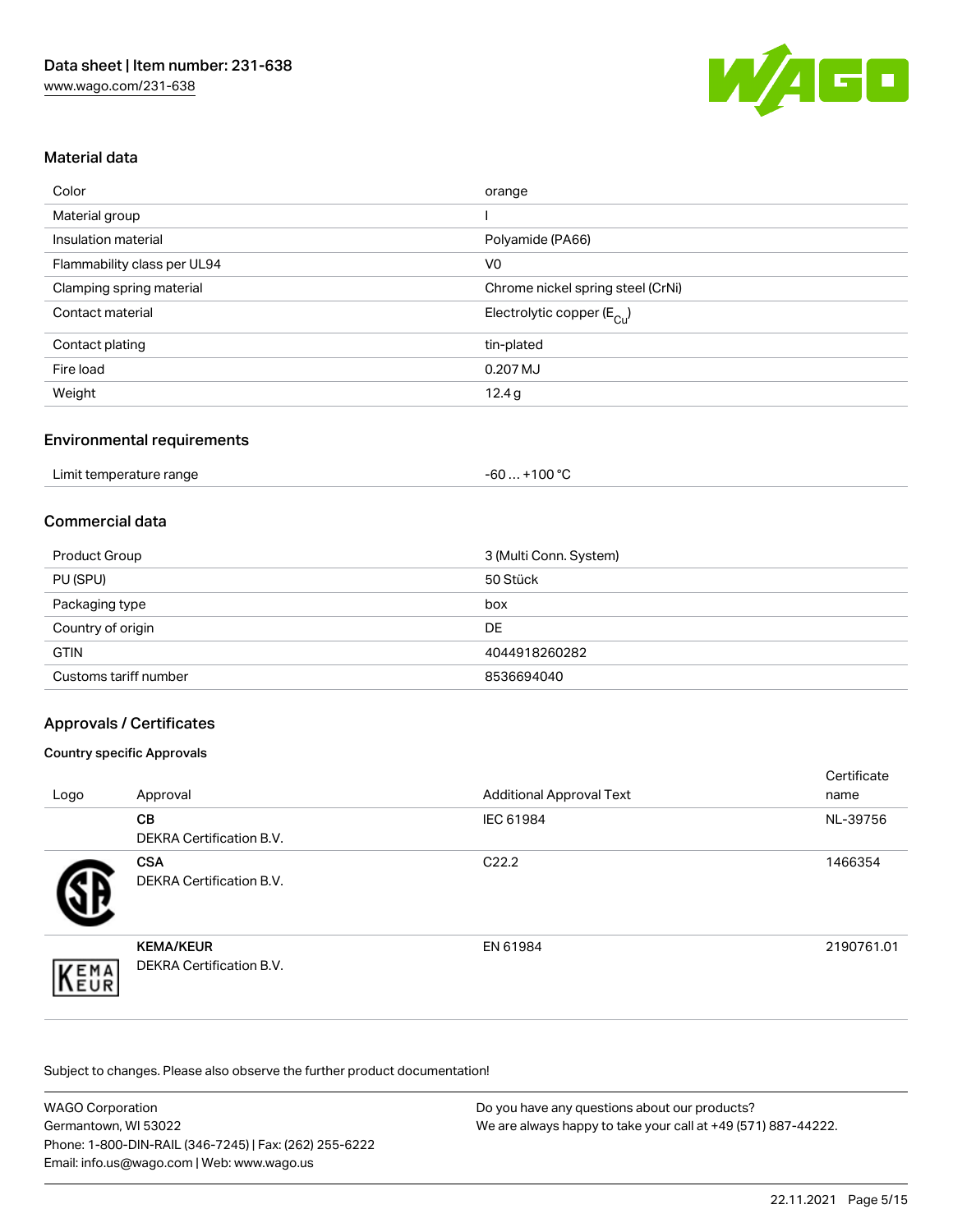

#### Ship Approvals

| Logo                | Approval                                                                                                                                               | <b>Additional Approval Text</b>                                                                     | Certificate<br>name                |
|---------------------|--------------------------------------------------------------------------------------------------------------------------------------------------------|-----------------------------------------------------------------------------------------------------|------------------------------------|
| ABS                 | <b>ABS</b><br>American Bureau of Shipping                                                                                                              |                                                                                                     | $19 -$<br>HG1869876-<br><b>PDA</b> |
|                     | <b>DNV GL</b><br>Det Norske Veritas, Germanischer Lloyd                                                                                                |                                                                                                     | TAE000016Z                         |
|                     | <b>LR</b><br>Lloyds Register                                                                                                                           | IEC 61984                                                                                           | 96/20035<br>(E5)                   |
| <b>UL-Approvals</b> |                                                                                                                                                        |                                                                                                     |                                    |
| Logo                | Approval                                                                                                                                               | <b>Additional Approval Text</b>                                                                     | Certificate<br>name                |
|                     | <b>UL</b><br>UL International Germany GmbH                                                                                                             | <b>UL 1977</b>                                                                                      | E45171                             |
|                     | <b>UR</b><br>Underwriters Laboratories Inc.                                                                                                            | <b>UL 1059</b>                                                                                      | E45172                             |
| Counterpart         |                                                                                                                                                        |                                                                                                     |                                    |
|                     | Item no.2231-308/008-000<br>Female plug; 8-pole; push-button; snap-in mounting feet; 12 AWG max; pin spacing 5.08 mm; 1-<br>conductor per pole; orange |                                                                                                     | www.wago.com/2231-308<br>/008-000  |
|                     | Item no.2231-308/026-000<br>Female plug; 8-pole; push-button; 12 AWG max; pin spacing 5.08 mm; 1-conductor per pole; orange                            |                                                                                                     | www.wago.com/2231-308<br>/026-000  |
|                     | Item no.2231-308/031-000<br>pole; orange                                                                                                               | Female plug; 8-pole; push-button; mounting flange; 12 AWG max; pin spacing 5.08 mm; 1-conductor per | www.wago.com/2231-308<br>/031-000  |
|                     | Item no.2231-308/037-000<br>Female plug; 8-pole; push-button; locking lever; 12 AWG max; pin spacing 5.08 mm; 1-conductor per<br>pole; orange          |                                                                                                     | www.wago.com/2231-308<br>/037-000  |
|                     | Item no.2231-308/102-000                                                                                                                               |                                                                                                     | www.wago.com/2231-308              |

Female plug; 8-pole; push-button; with integrated end plate;12 AWG max; pin spacing 5.08 mm;1-

conductor per pole; orange Item no.231-2308/026-000

Subject to changes. Please also observe the further product documentation!

WAGO Corporation Germantown, WI 53022 Phone: 1-800-DIN-RAIL (346-7245) | Fax: (262) 255-6222 Email: info.us@wago.com | Web: www.wago.us

Do you have any questions about our products? We are always happy to take your call at +49 (571) 887-44222.

[/102-000](https://www.wago.com/2231-308/102-000)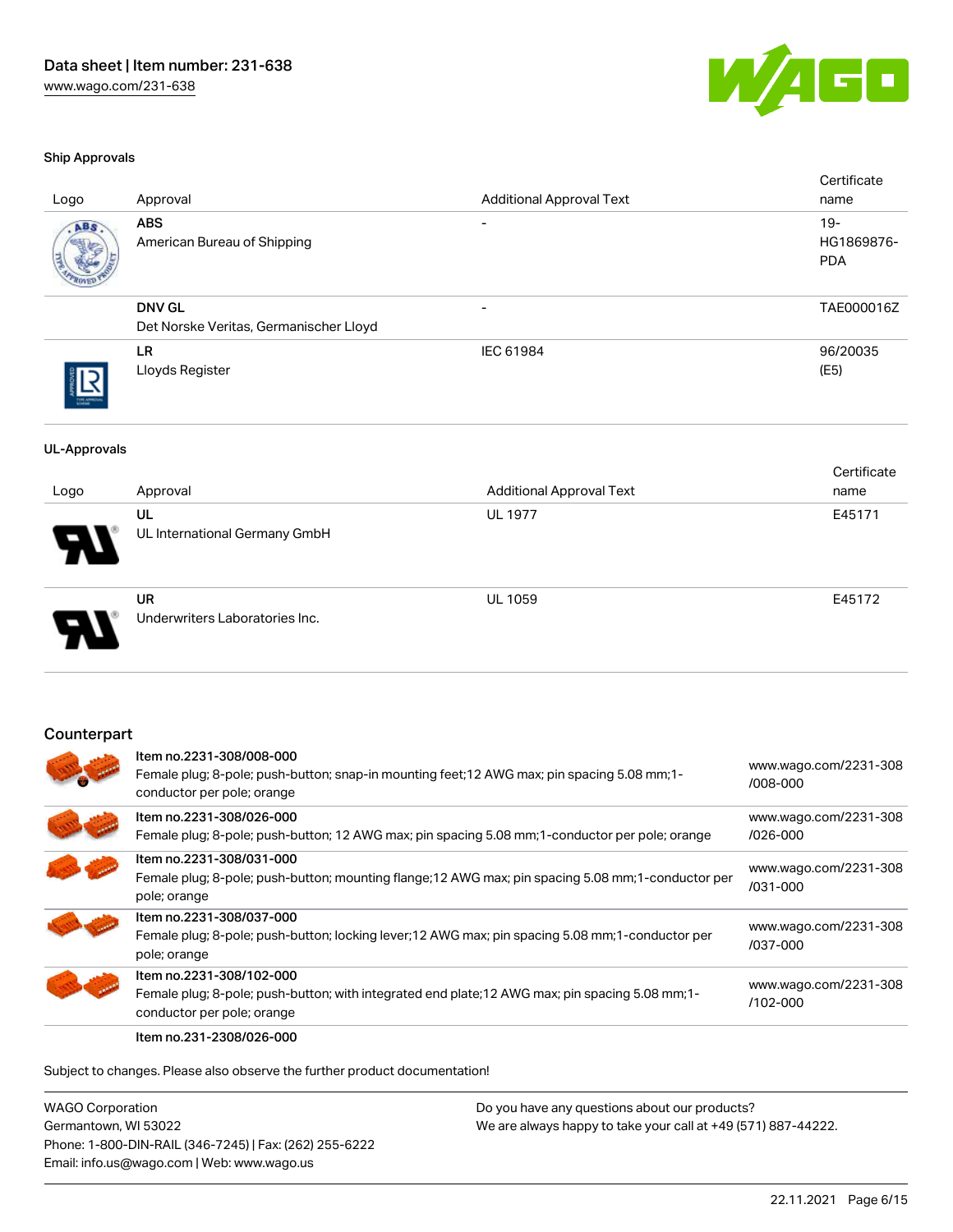[www.wago.com/231-638](http://www.wago.com/231-638)



| 2-conductor female connector; Push-in CAGE CLAMP®; 2.5 mm <sup>2</sup> ; Pin spacing 5.08 mm; 8-pole; with<br>integrated end plate; 2,50 mm <sup>2</sup> ; orange                          | www.wago.com/231-2308<br>/026-000 |
|--------------------------------------------------------------------------------------------------------------------------------------------------------------------------------------------|-----------------------------------|
| Item no.231-2308/037-000<br>2-conductor female connector; Push-in CAGE CLAMP®; 2.5 mm <sup>2</sup> ; Pin spacing 5.08 mm; 8-pole; Lateral<br>locking levers; 2,50 mm <sup>2</sup> ; orange | www.wago.com/231-2308<br>/037-000 |
| Item no.231-308/008-000<br>1-conductor female connector; CAGE CLAMP®; 2.5 mm <sup>2</sup> ; Pin spacing 5.08 mm; 8-pole; Snap-in<br>mounting feet; 2,50 mm <sup>2</sup> ; orange           | www.wago.com/231-308<br>/008-000  |
| Item no.231-308/026-000<br>1-conductor female connector; CAGE CLAMP®; 2.5 mm <sup>2</sup> ; Pin spacing 5.08 mm; 8-pole; 2,50 mm <sup>2</sup> ; orange /026-000                            | www.wago.com/231-308              |
| Item no.231-308/031-000<br>1-conductor female connector; CAGE CLAMP®; 2.5 mm <sup>2</sup> ; Pin spacing 5.08 mm; 8-pole; clamping collar;<br>2,50 mm <sup>2</sup> ; orange                 | www.wago.com/231-308<br>/031-000  |
| Item no.231-308/027-000<br>1-conductor female connector; CAGE CLAMP®; 2.5 mm <sup>2</sup> ; Pin spacing 5.08 mm; 8-pole; clamping collar;<br>2,50 mm <sup>2</sup> ; orange                 | www.wago.com/231-308<br>/027-000  |
| Item no.231-308/037-000<br>1-conductor female connector; CAGE CLAMP®; 2.5 mm <sup>2</sup> ; Pin spacing 5.08 mm; 8-pole; Lateral locking<br>levers; 2,50 mm <sup>2</sup> ; orange          | www.wago.com/231-308<br>/037-000  |
| Item no.232-168<br>THT female header; straight; Pin spacing 5.08 mm; 8-pole; 0.6 x 1.0 mm solder pin; orange                                                                               | www.wago.com/232-168              |
| Item no.231-308/102-000<br>1-conductor female connector; CAGE CLAMP®; 2.5 mm <sup>2</sup> ; Pin spacing 5.08 mm; 8-pole; with integrated<br>end plate; 2,50 mm <sup>2</sup> ; orange       | www.wago.com/231-308<br>/102-000  |
| Item no.232-168/039-000<br>THT female header; straight; Pin spacing 5.08 mm; 8-pole; Locking lever; 0.6 x 1.0 mm solder pin; orange /039-000                                               | www.wago.com/232-168              |
| ltem no.232-168/031-000<br>THT female header; straight; Pin spacing 5.08 mm; 8-pole; clamping collar; 0.6 x 1.0 mm solder pin;<br>orange                                                   | www.wago.com/232-168<br>/031-000  |
| Item no.232-168/047-000<br>THT female header; straight; Pin spacing 5.08 mm; 8-pole; Spacer flange; 0.6 x 1.0 mm solder pin; orange /047-000                                               | www.wago.com/232-168              |
| Item no.232-268<br>THT female header; angled; Pin spacing 5.08 mm; 8-pole; 0.6 x 1.0 mm solder pin; orange                                                                                 | www.wago.com/232-268              |

 $\mathfrak p$ ject to changes. Please also observe the further product documentatio

WAGO Corporation Germantown, WI 53022 Phone: 1-800-DIN-RAIL (346-7245) | Fax: (262) 255-6222 Email: info.us@wago.com | Web: www.wago.us Do you have any questions about our products? We are always happy to take your call at +49 (571) 887-44222.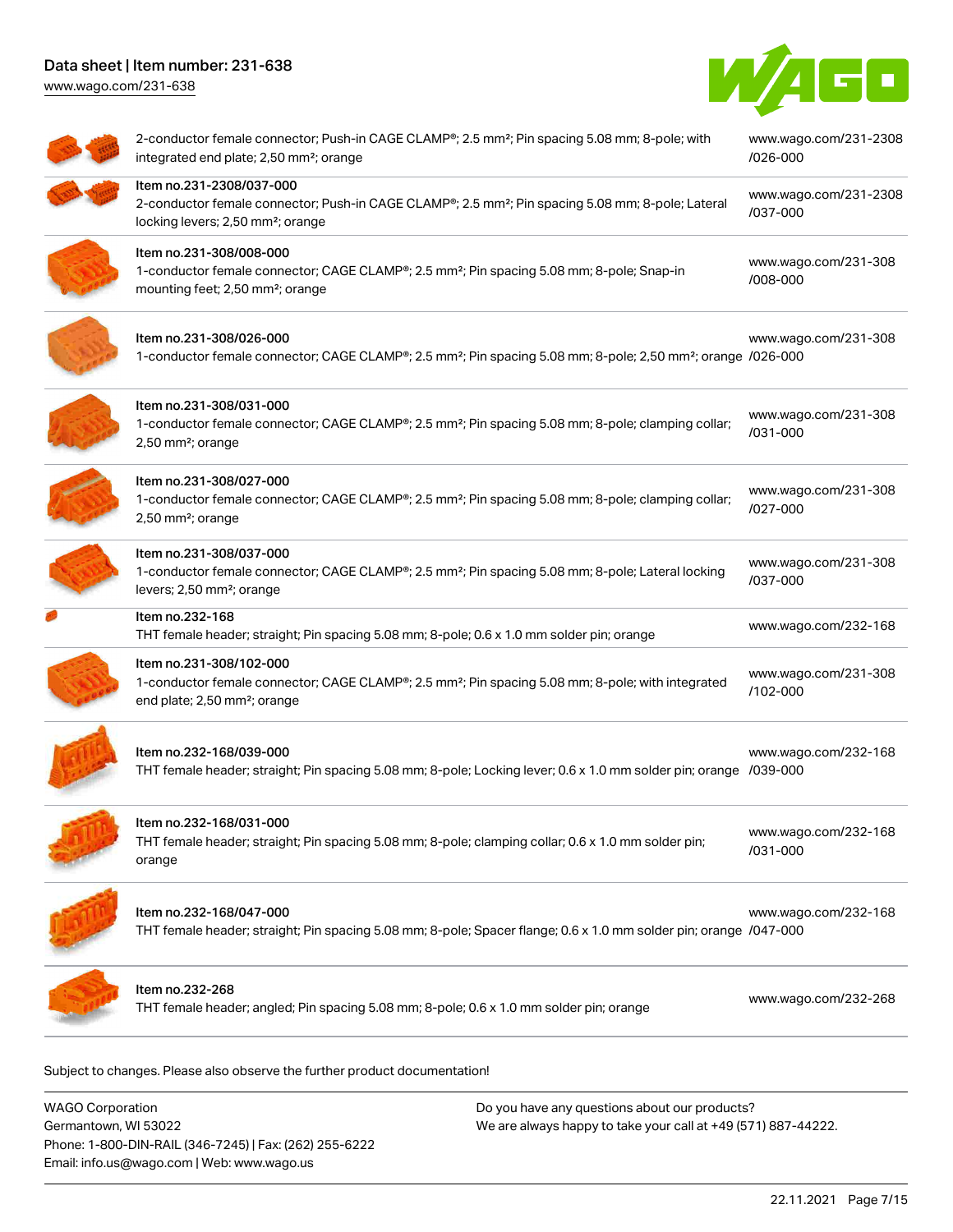[www.wago.com/231-638](http://www.wago.com/231-638)





### Item no.232-268/031-000

THT female header; angled; Pin spacing 5.08 mm; 8-pole; clamping collar; 0.6 x 1.0 mm solder pin; orange [/031-000](https://www.wago.com/232-268/031-000)

## Item no.232-268/047-000

THT female header; angled; Pin spacing 5.08 mm; 8-pole; Spacer flange; 0.6 x 1.0 mm solder pin; orange [/047-000](https://www.wago.com/232-268/047-000)

[www.wago.com/232-268](https://www.wago.com/232-268/047-000)

[www.wago.com/232-268](https://www.wago.com/232-268/031-000)

# Optional accessories

| Optibliai auutssulits |                                                                                             |                      |
|-----------------------|---------------------------------------------------------------------------------------------|----------------------|
| Coding                |                                                                                             |                      |
| Coding                |                                                                                             |                      |
|                       | Item no.: 231-129                                                                           |                      |
|                       | Coding key; snap-on type; light gray                                                        | www.wago.com/231-129 |
| Insulations stops     |                                                                                             |                      |
| Insulation stop       |                                                                                             |                      |
|                       |                                                                                             |                      |
|                       | Item no.: 231-672                                                                           | www.wago.com/231-672 |
|                       | Insulation stop; 0.75 - 1 mm <sup>2</sup> ; dark gray                                       |                      |
|                       | Item no.: 231-670                                                                           |                      |
|                       | Insulation stop; 0.08-0.2 mm <sup>2</sup> / 0.2 mm <sup>2</sup> "s"; white                  | www.wago.com/231-670 |
|                       |                                                                                             |                      |
|                       | Item no.: 231-671                                                                           |                      |
|                       | Insulation stop; 0.25 - 0.5 mm <sup>2</sup> ; light gray                                    | www.wago.com/231-671 |
|                       |                                                                                             |                      |
| Tools                 |                                                                                             |                      |
| Operating tool        |                                                                                             |                      |
|                       | Item no.: 209-130                                                                           |                      |
|                       | Operating tool; suitable for 264, 280 and 281 Series; 1-way; of insulating material; white  | www.wago.com/209-130 |
|                       | Item no.: 209-132                                                                           | www.wago.com/209-132 |
|                       | Operating tool; for connecting comb-style jumper bar; 2-way; of insulating material         |                      |
|                       | Item no.: 210-657                                                                           |                      |
|                       | Operating tool; Blade: 3.5 x 0.5 mm; with a partially insulated shaft; short; multicoloured | www.wago.com/210-657 |
|                       | Item no.: 210-720                                                                           | www.wago.com/210-720 |
|                       | Operating tool; Blade: 3.5 x 0.5 mm; with a partially insulated shaft; multicoloured        |                      |
|                       | Item no.: 231-131                                                                           |                      |
|                       | Operating tool; made of insulating material; 1-way; loose; white                            | www.wago.com/231-131 |
|                       |                                                                                             |                      |

| <b>WAGO Corporation</b>                                | Do you have any questions about our products?                 |
|--------------------------------------------------------|---------------------------------------------------------------|
| Germantown, WI 53022                                   | We are always happy to take your call at +49 (571) 887-44222. |
| Phone: 1-800-DIN-RAIL (346-7245)   Fax: (262) 255-6222 |                                                               |
| Email: info.us@wago.com   Web: www.wago.us             |                                                               |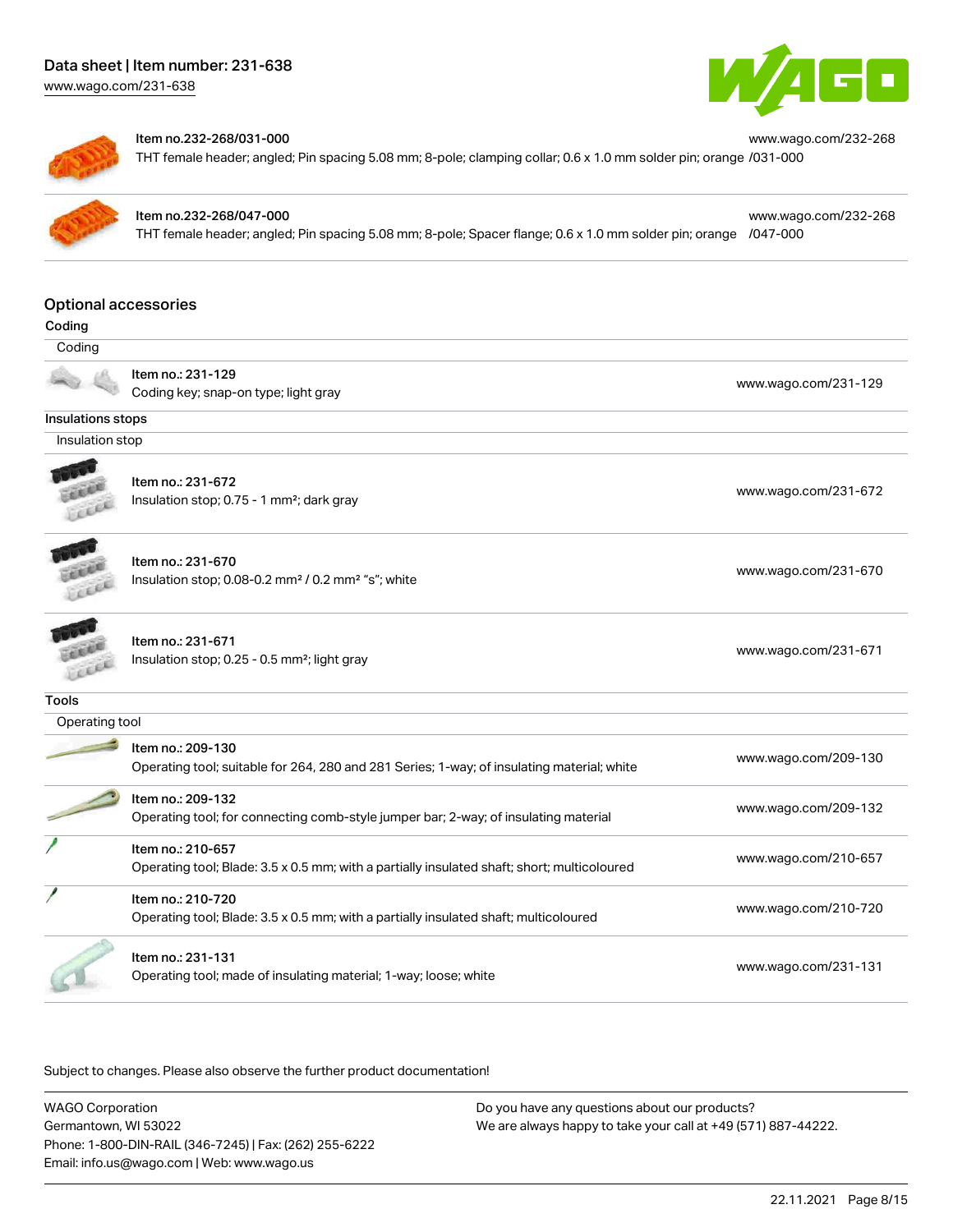[www.wago.com/231-638](http://www.wago.com/231-638)



Subject to changes. Please also observe the further product documentation!

WAGO Corporation Germantown, WI 53022 Phone: 1-800-DIN-RAIL (346-7245) | Fax: (262) 255-6222 Email: info.us@wago.com | Web: www.wago.us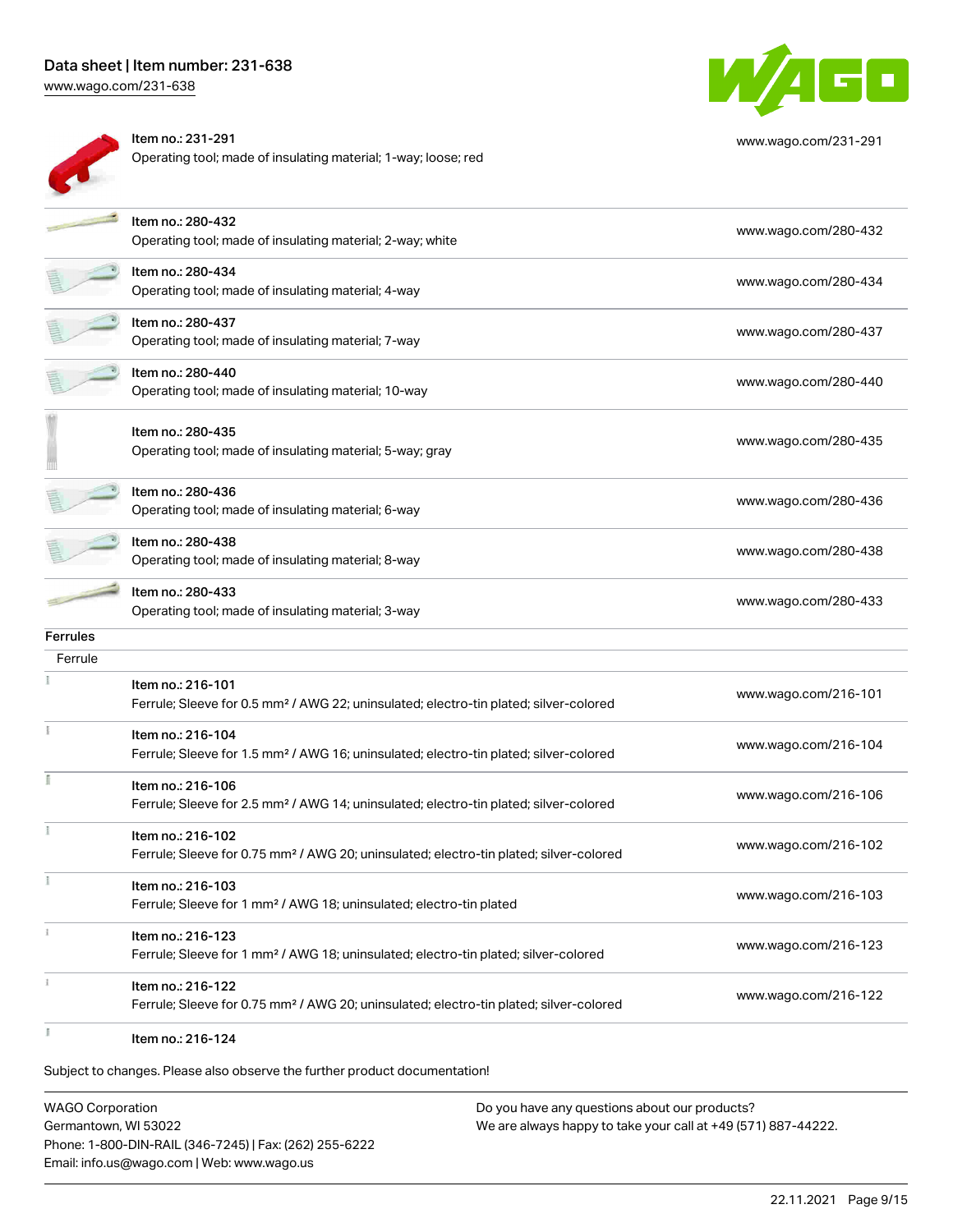

Ferrule; Sleeve for 1.5 mm² / AWG 16; uninsulated; electro-tin plated [www.wago.com/216-124](http://www.wago.com/216-124)

|              | Item no.: 216-142<br>Ferrule; Sleeve for 0.75 mm <sup>2</sup> / 18 AWG; uninsulated; electro-tin plated; electrolytic copper; gastight<br>crimped; acc. to DIN 46228, Part 1/08.92                | www.wago.com/216-142 |
|--------------|---------------------------------------------------------------------------------------------------------------------------------------------------------------------------------------------------|----------------------|
| I.           | Item no.: 216-132<br>Ferrule; Sleeve for 0.34 mm <sup>2</sup> / AWG 24; uninsulated; electro-tin plated                                                                                           | www.wago.com/216-132 |
|              | Item no.: 216-121<br>Ferrule; Sleeve for 0.5 mm <sup>2</sup> / AWG 22; uninsulated; electro-tin plated; silver-colored                                                                            | www.wago.com/216-121 |
| $\mathbb{I}$ | Item no.: 216-143<br>Ferrule; Sleeve for 1 mm <sup>2</sup> / AWG 18; uninsulated; electro-tin plated; electrolytic copper; gastight<br>crimped; acc. to DIN 46228, Part 1/08.92                   | www.wago.com/216-143 |
| T.           | Item no.: 216-131<br>Ferrule; Sleeve for 0.25 mm <sup>2</sup> / AWG 24; uninsulated; electro-tin plated; silver-colored                                                                           | www.wago.com/216-131 |
|              | Item no.: 216-141<br>Ferrule; Sleeve for 0.5 mm <sup>2</sup> / 20 AWG; uninsulated; electro-tin plated; electrolytic copper; gastight<br>crimped; acc. to DIN 46228, Part 1/08.92                 | www.wago.com/216-141 |
| J.           | Item no.: 216-152<br>Ferrule; Sleeve for 0.34 mm <sup>2</sup> / AWG 24; uninsulated; electro-tin plated                                                                                           | www.wago.com/216-152 |
| ٠            | Item no.: 216-203<br>Ferrule; Sleeve for 1 mm <sup>2</sup> / AWG 18; insulated; electro-tin plated; red                                                                                           | www.wago.com/216-203 |
|              | Item no.: 216-202<br>Ferrule; Sleeve for 0.75 mm <sup>2</sup> / 18 AWG; insulated; electro-tin plated; gray                                                                                       | www.wago.com/216-202 |
|              | Item no.: 216-151<br>Ferrule; Sleeve for 0.25 mm <sup>2</sup> / AWG 24; uninsulated; electro-tin plated                                                                                           | www.wago.com/216-151 |
| Â            | Item no.: 216-204<br>Ferrule; Sleeve for 1.5 mm <sup>2</sup> / AWG 16; insulated; electro-tin plated; black                                                                                       | www.wago.com/216-204 |
|              | Item no.: 216-144<br>Ferrule; Sleeve for 1.5 mm <sup>2</sup> / AWG 16; uninsulated; electro-tin plated; electrolytic copper; gastight<br>crimped; acc. to DIN 46228, Part 1/08.92; silver-colored | www.wago.com/216-144 |
|              | Item no.: 216-201<br>Ferrule; Sleeve for 0.5 mm <sup>2</sup> / 20 AWG; insulated; electro-tin plated; white                                                                                       | www.wago.com/216-201 |
|              | Item no.: 216-223<br>Ferrule; Sleeve for 1 mm <sup>2</sup> / AWG 18; insulated; electro-tin plated; red                                                                                           | www.wago.com/216-223 |
|              | Item no.: 216-241<br>Ferrule; Sleeve for 0.5 mm <sup>2</sup> / 20 AWG; insulated; electro-tin plated; electrolytic copper; gastight<br>crimped; acc. to DIN 46228, Part 4/09.90; white            | www.wago.com/216-241 |
|              | Item no.: 216-242<br>Ferrule; Sleeve for 0.75 mm <sup>2</sup> / 18 AWG; insulated; electro-tin plated; electrolytic copper; gastight<br>crimped; acc. to DIN 46228, Part 4/09.90; gray            | www.wago.com/216-242 |
|              | Item no.: 216-222                                                                                                                                                                                 |                      |

Subject to changes. Please also observe the further product documentation!

WAGO Corporation Germantown, WI 53022 Phone: 1-800-DIN-RAIL (346-7245) | Fax: (262) 255-6222 Email: info.us@wago.com | Web: www.wago.us Do you have any questions about our products? We are always happy to take your call at +49 (571) 887-44222.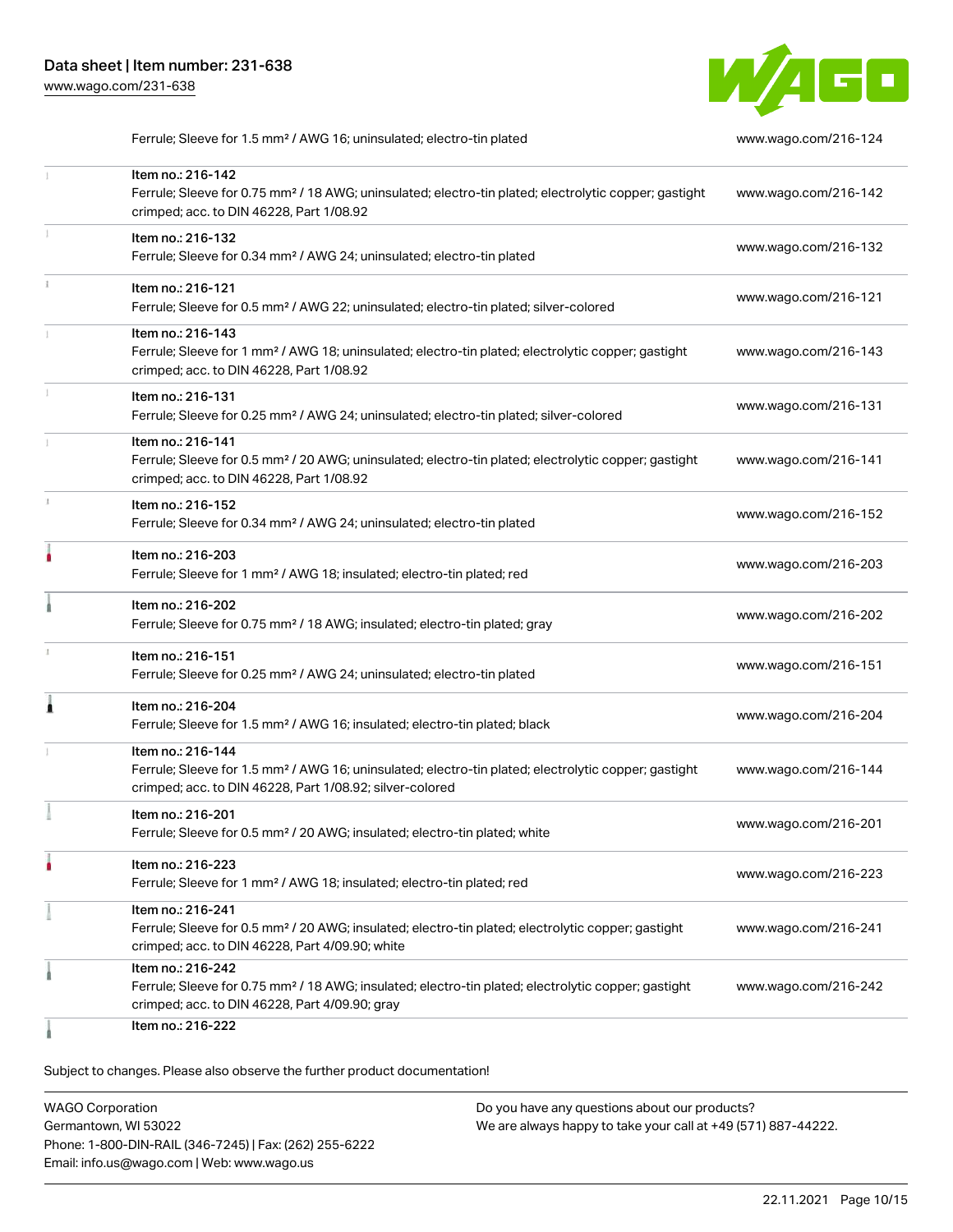Phone: 1-800-DIN-RAIL (346-7245) | Fax: (262) 255-6222

Email: info.us@wago.com | Web: www.wago.us



Ferrule; Sleeve for 0.75 mm² / 18 AWG; insulated; electro-tin plated; gray [www.wago.com/216-222](http://www.wago.com/216-222)

|                                                 | Item no.: 216-221<br>Ferrule; Sleeve for 0.5 mm <sup>2</sup> / 20 AWG; insulated; electro-tin plated; white                                                                                             |                                                                                                                | www.wago.com/216-221 |
|-------------------------------------------------|---------------------------------------------------------------------------------------------------------------------------------------------------------------------------------------------------------|----------------------------------------------------------------------------------------------------------------|----------------------|
| Â                                               | Item no.: 216-224<br>Ferrule; Sleeve for 1.5 mm <sup>2</sup> / AWG 16; insulated; electro-tin plated; black                                                                                             |                                                                                                                | www.wago.com/216-224 |
|                                                 | Item no.: 216-243<br>Ferrule; Sleeve for 1 mm <sup>2</sup> / AWG 18; insulated; electro-tin plated; electrolytic copper; gastight crimped; www.wago.com/216-243<br>acc. to DIN 46228, Part 4/09.90; red |                                                                                                                |                      |
|                                                 | Item no.: 216-244<br>Ferrule; Sleeve for 1.5 mm <sup>2</sup> / AWG 16; insulated; electro-tin plated; electrolytic copper; gastight<br>crimped; acc. to DIN 46228, Part 4/09.90; black                  |                                                                                                                | www.wago.com/216-244 |
|                                                 | Item no.: 216-263<br>Ferrule; Sleeve for 1 mm <sup>2</sup> / AWG 18; insulated; electro-tin plated; electrolytic copper; gastight crimped; www.wago.com/216-263<br>acc. to DIN 46228, Part 4/09.90; red |                                                                                                                |                      |
| Â                                               | Item no.: 216-264<br>Ferrule; Sleeve for 1.5 mm <sup>2</sup> / AWG 16; insulated; electro-tin plated; electrolytic copper; gastight<br>crimped; acc. to DIN 46228, Part 4/09.90; black                  |                                                                                                                | www.wago.com/216-264 |
| Â                                               | Item no.: 216-284<br>Ferrule; Sleeve for 1.5 mm <sup>2</sup> / AWG 16; insulated; electro-tin plated; electrolytic copper; gastight<br>crimped; acc. to DIN 46228, Part 4/09.90; black                  |                                                                                                                | www.wago.com/216-284 |
|                                                 | Item no.: 216-262<br>Ferrule; Sleeve for 0.75 mm <sup>2</sup> / 18 AWG; insulated; electro-tin plated; electrolytic copper; gastight<br>crimped; acc. to DIN 46228, Part 4/09.90; gray                  |                                                                                                                | www.wago.com/216-262 |
|                                                 | Item no.: 216-301<br>Ferrule; Sleeve for 0.25 mm <sup>2</sup> / AWG 24; insulated; electro-tin plated; yellow                                                                                           |                                                                                                                | www.wago.com/216-301 |
|                                                 | Item no.: 216-321<br>Ferrule; Sleeve for 0.25 mm <sup>2</sup> / AWG 24; insulated; electro-tin plated; yellow                                                                                           |                                                                                                                | www.wago.com/216-321 |
|                                                 | Item no.: 216-322<br>Ferrule; Sleeve for 0.34 mm <sup>2</sup> / 22 AWG; insulated; electro-tin plated; green                                                                                            |                                                                                                                | www.wago.com/216-322 |
|                                                 | Item no.: 216-302<br>Ferrule; Sleeve for 0.34 mm <sup>2</sup> / 22 AWG; insulated; electro-tin plated; light turquoise                                                                                  |                                                                                                                | www.wago.com/216-302 |
| Cover                                           |                                                                                                                                                                                                         |                                                                                                                |                      |
| Cover                                           |                                                                                                                                                                                                         |                                                                                                                |                      |
|                                                 | Item no.: 231-669<br>Lockout caps; for covering unused clamping units; orange                                                                                                                           |                                                                                                                | www.wago.com/231-669 |
| Jumpers                                         |                                                                                                                                                                                                         |                                                                                                                |                      |
| Jumper                                          |                                                                                                                                                                                                         |                                                                                                                |                      |
|                                                 | Item no.: 231-905<br>Jumper; for conductor entry; 5-way; insulated; gray                                                                                                                                |                                                                                                                | www.wago.com/231-905 |
|                                                 | Item no.: 231-903<br>Jumper; for conductor entry; 3-way; insulated; gray                                                                                                                                |                                                                                                                | www.wago.com/231-903 |
|                                                 | Subject to changes. Please also observe the further product documentation!                                                                                                                              |                                                                                                                |                      |
| <b>WAGO Corporation</b><br>Germantown, WI 53022 |                                                                                                                                                                                                         | Do you have any questions about our products?<br>We are always happy to take your call at +49 (571) 887-44222. |                      |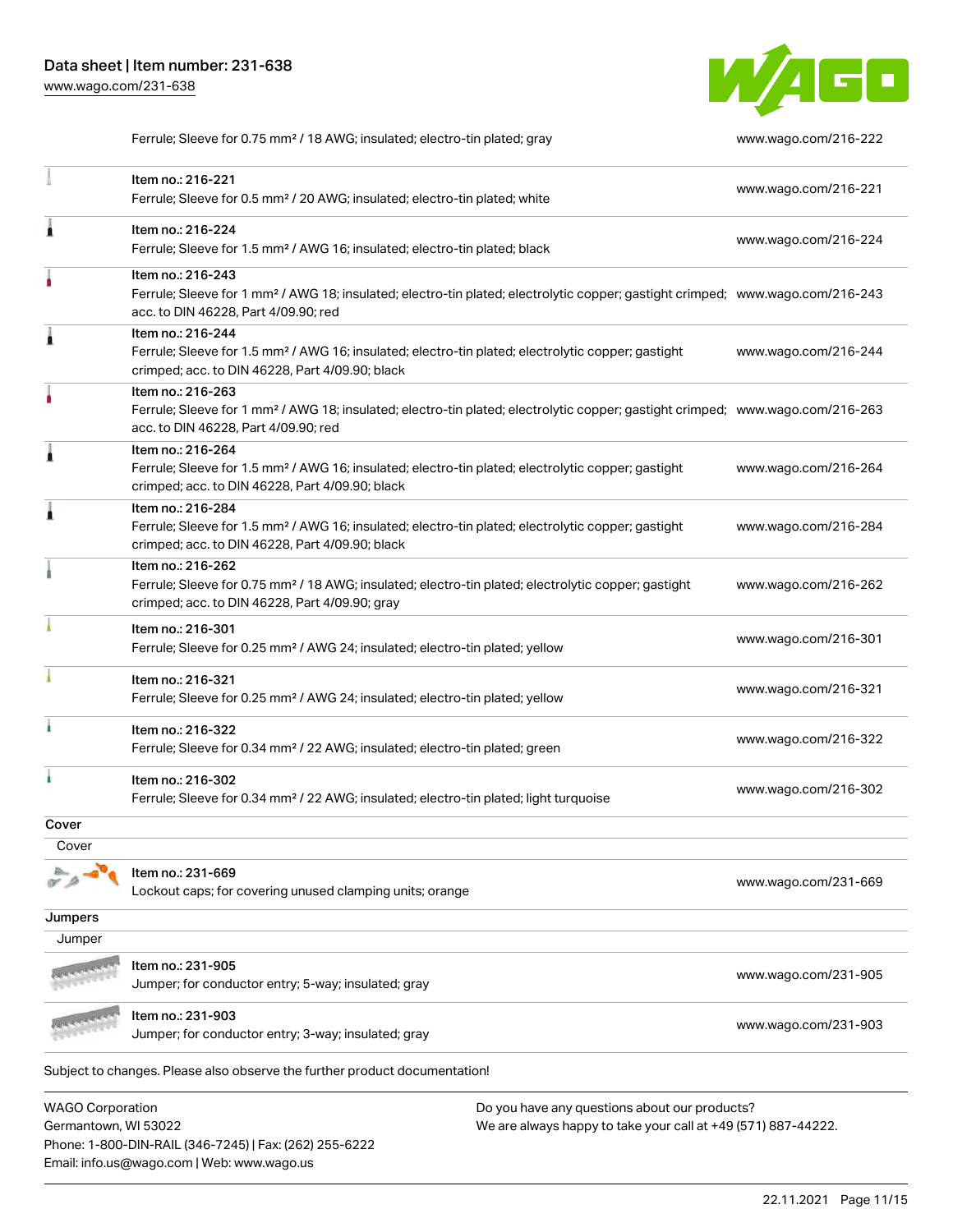[www.wago.com/231-638](http://www.wago.com/231-638)



|                            | Item no.: 231-907                                                                                       | www.wago.com/231-907             |
|----------------------------|---------------------------------------------------------------------------------------------------------|----------------------------------|
|                            | Jumper; for conductor entry; 7-way; insulated; gray                                                     |                                  |
|                            | Item no.: 231-910                                                                                       | www.wago.com/231-910             |
|                            | Jumper; for conductor entry; 10-way; insulated; gray                                                    |                                  |
|                            | Item no.: 231-902                                                                                       |                                  |
|                            | Jumper; for conductor entry; 2-way; insulated; gray                                                     | www.wago.com/231-902             |
| <b>Strain relief</b>       |                                                                                                         |                                  |
| Strain relief housing      |                                                                                                         |                                  |
|                            | Item no.: 232-638                                                                                       |                                  |
|                            | Strain relief housing; orange                                                                           | www.wago.com/232-638             |
| <b>Marking accessories</b> |                                                                                                         |                                  |
| Marking strip              |                                                                                                         |                                  |
|                            | Item no.: 210-331/508-103                                                                               | www.wago.com/210-331             |
|                            | Marking strips; as a DIN A4 sheet; MARKED; 1-12 (200x); Height of marker strip: 2.3 mm/0.091 in; Strip  | /508-103                         |
|                            | length 182 mm; Horizontal marking; Self-adhesive; white                                                 |                                  |
|                            | Item no.: 210-331/508-104                                                                               | www.wago.com/210-331             |
|                            | Marking strips; as a DIN A4 sheet; MARKED; 13-24 (200x); Height of marker strip: 2.3 mm/0.091 in; Strip | /508-104                         |
|                            | length 182 mm; Horizontal marking; Self-adhesive; white                                                 |                                  |
|                            | Item no.: 210-332/508-202                                                                               |                                  |
|                            | Marking strips; as a DIN A4 sheet; MARKED; 1-16 (160x); Height of marker strip: 3 mm; Strip length 182  | www.wago.com/210-332<br>/508-202 |
|                            | mm; Horizontal marking; Self-adhesive; white                                                            |                                  |
|                            | Item no.: 210-332/508-204                                                                               |                                  |
|                            | Marking strips; as a DIN A4 sheet; MARKED; 17-32 (160x); Height of marker strip: 3 mm; Strip length     | www.wago.com/210-332<br>/508-204 |
|                            | 182 mm; Horizontal marking; Self-adhesive; white                                                        |                                  |
|                            | Item no.: 210-332/508-206                                                                               |                                  |
|                            | Marking strips; as a DIN A4 sheet; MARKED; 33-48 (160x); Height of marker strip: 3 mm; Strip length     | www.wago.com/210-332             |
|                            | 182 mm; Horizontal marking; Self-adhesive; white                                                        | /508-206                         |
|                            | Item no.: 210-332/508-205                                                                               |                                  |
|                            | Marking strips; as a DIN A4 sheet; MARKED; 1-32 (80x); Height of marker strip: 3 mm; Strip length 182   | www.wago.com/210-332             |
|                            | mm; Horizontal marking; Self-adhesive; white                                                            | /508-205                         |

Documentation

| <b>Additional Information</b> |            |        |          |
|-------------------------------|------------|--------|----------|
| Technical explanations        | 2019 Apr 3 | pdf    | Download |
|                               |            | 2.0 MB |          |

| WAGO Corporation                                       | Do you have any questions about our products?                 |
|--------------------------------------------------------|---------------------------------------------------------------|
| Germantown, WI 53022                                   | We are always happy to take your call at +49 (571) 887-44222. |
| Phone: 1-800-DIN-RAIL (346-7245)   Fax: (262) 255-6222 |                                                               |
| Email: info.us@wago.com   Web: www.wago.us             |                                                               |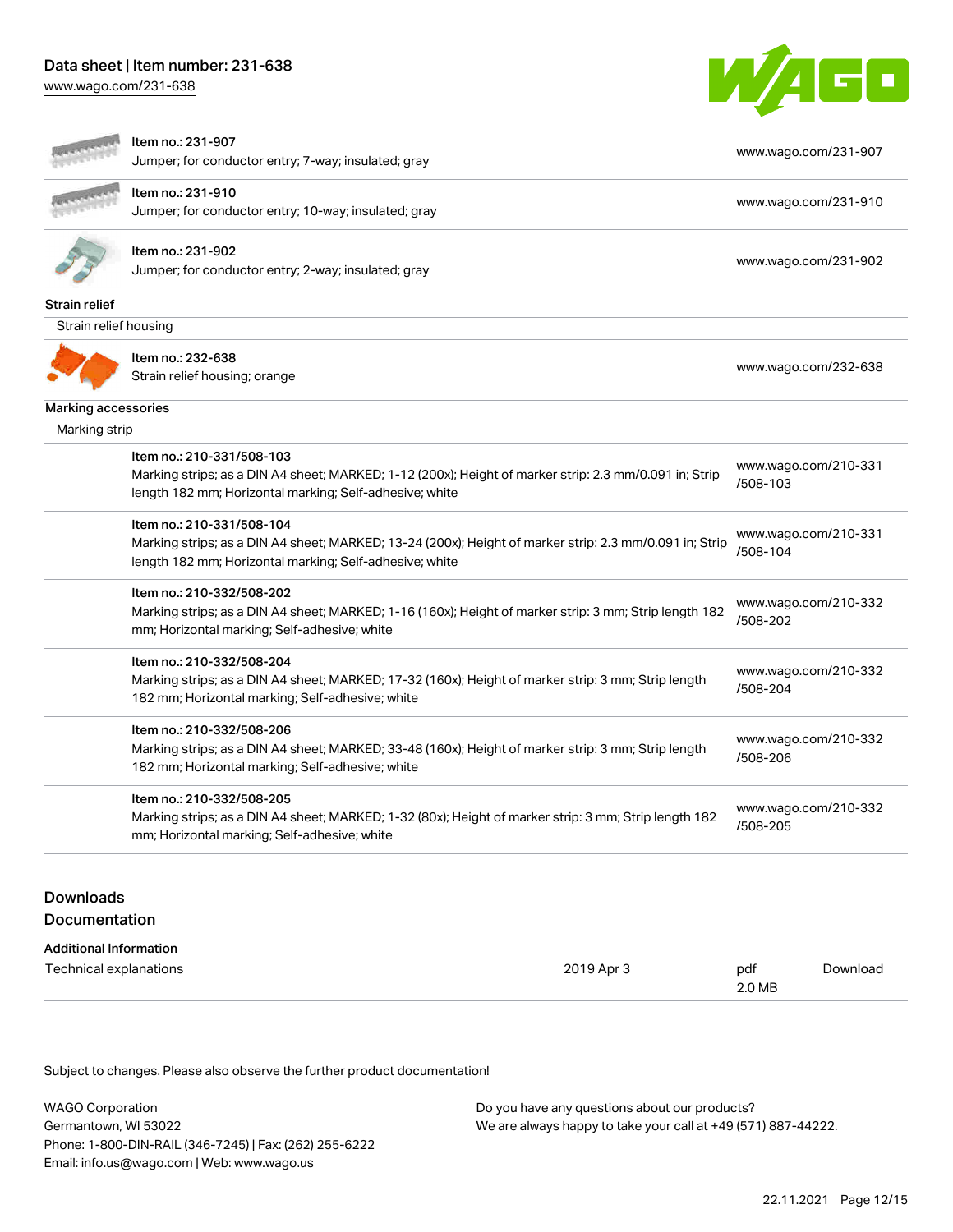

# CAD files

CAD data

| 2D/3D Models 231-638      | URL | Download |
|---------------------------|-----|----------|
| CAE data                  |     |          |
| ZUKEN Portal 231-638      | URL | Download |
| EPLAN Data Portal 231-638 | URL | Download |
|                           |     |          |

# Environmental Product Compliance

## Compliance Search

| Environmental Product Compliance 231-638                                                                                                    | URL | Download |
|---------------------------------------------------------------------------------------------------------------------------------------------|-----|----------|
| 1-conductor male connector; CAGE CLAMP <sup>®</sup> ; 2.5 mm <sup>2</sup> ; Pin spacing 5.08 mm; 8-pole;<br>$2,50$ mm <sup>2</sup> ; orange |     |          |

## Installation Notes



Inserting a conductor via 3.5 mm screwdriver – CAGE CLAMP® actuation parallel to conductor entry.



Inserting a conductor via 3.5 mm screwdriver – CAGE CLAMP® actuation perpendicular to conductor entry.



Inserting a conductor into CAGE CLAMP® unit via operating lever (231-291).

Subject to changes. Please also observe the further product documentation!

WAGO Corporation Germantown, WI 53022 Phone: 1-800-DIN-RAIL (346-7245) | Fax: (262) 255-6222 Email: info.us@wago.com | Web: www.wago.us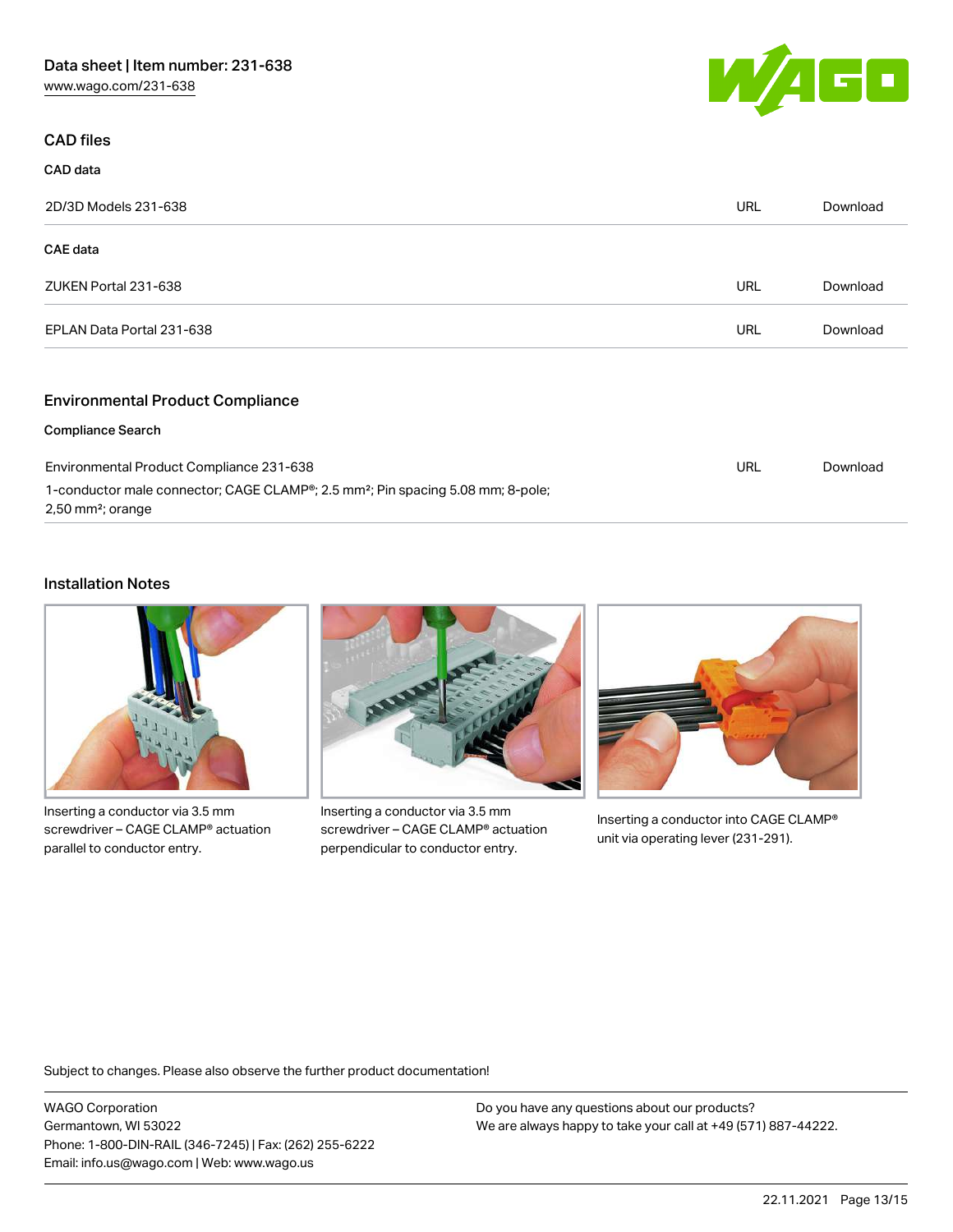Data sheet | Item number: 231-638 [www.wago.com/231-638](http://www.wago.com/231-638)

 $\sqrt{4}$  F  $\Box$ 



Inserting a conductor via operating tool.

Coding



Coding a male header – fitting coding key(s).



Testing – female connector with CAGE CLAMP®

Integrated test ports for testing perpendicular to conductor entry via 2 or 2.3 mm Ø test plug

## Installation

Subject to changes. Please also observe the further product documentation!

WAGO Corporation Germantown, WI 53022 Phone: 1-800-DIN-RAIL (346-7245) | Fax: (262) 255-6222 Email: info.us@wago.com | Web: www.wago.us